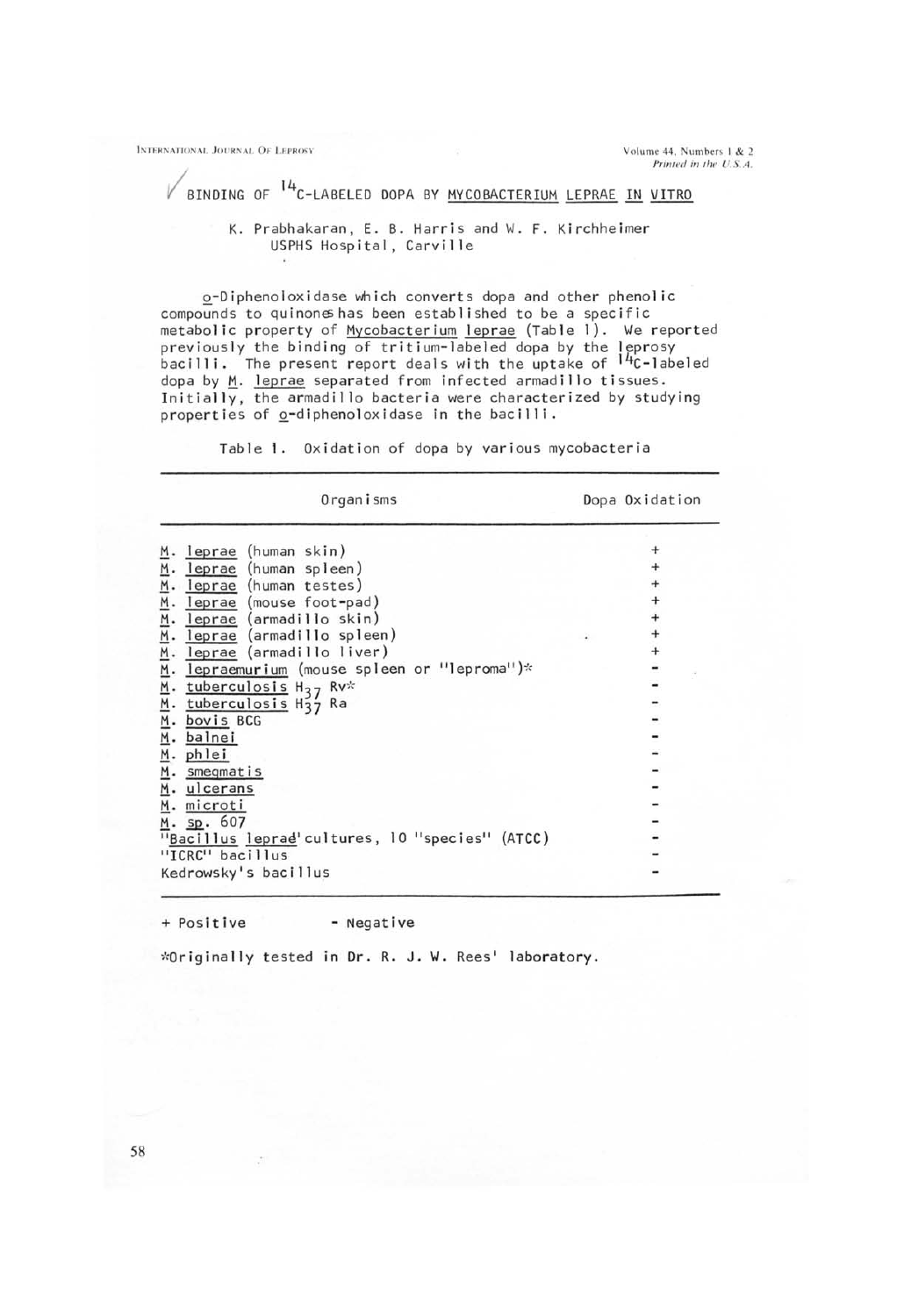The organisms were separated from homogenates of the infected tissues (usually spleen or I iver) by differential and densitygradient centrifugations in inert solutions such as those of sucrose and KCI (Table 2). The armadillo bacilli oxidized both Dand L-dopa at the same rate as well as derivatives of dopa like epinephrine and norepinephrine (Table 3). In substrate-specificity, these bacilli show the same properties as  $M$ . leprae from human sources. Tyrosinase occurring in melanocytes oxidized only L-dopa. Both mammalian and plant tyrosinases produced dopachrome (absorbance maximum 480 nm) from dopa, whereas the leprosy organisms convert dopa to indole-5,6-quinone (absorbance maximum 540 nm).

We have shown earlier that the enzyme in M. leprae from human tissues is resistant to reducing agents (like ascorbic acid) and metal chelators (like cyanide). The  $Q$ -diphenoloxidase of armadillo bacteria show similar properties (Tables 4 and 5). The copper chelator diethyl dithiocarbamate is the only compound which completely inhibits the enzyme in the leprosy bacilli. The other metal chelators and the reducing agents produced total inhibition of both mammal ian and plant tyrosinases , while showing no effect on the bacterial enzyme. These preliminary results indicate that in M. leprae, o-diphenoloxidase is a constitutive enzyme which remains unchanged in the passage of the organisms from the human to the animal host.

To study the uptake of the radioactive substrate, the bacilli were incubated with <sup>14</sup>C-labeled dopa. After incubation, TCA was added and the reaction mixture was centrifuged. The sediment was washed four times with deionized glass-distilled water to remove all unbound dopa. The final wash showed little activity above background levels. The washed sediment was suspended in water and the radioactivity due to the bound dopa was assayed in a liquid scintillation counter. Heat-inactivated bacilli (100<sup>o</sup>C, 30 min.) served as control. The reaction system is given in Table 6. For comparison, a cultivable mycobacterium $-\underline{M}$ . phlei and a few vertebrate cell lines-melanocytes, mouse foot-pad fibroblasts, turtle heart cells, and human (skin and muscle) cells were used.

The data on the uptake of  $14c$ -dopa by M. leprae, M. phlei and the vertebrate cell lines are presented in Table 7.  $\frac{M}{n}$ . leprae and melanocytes readily take up the labeled substrate, whereas  $\frac{M}{n}$ . phlei melanocytes readily take up the labeled substrate, whereas M. phlei<br>and the other vertebrate cells do not. Both M. leprae and melanoma cells contain o-diphenoloxidase which converts dopa to quinone. Tyrosinase is a copper protein, and the copper chelator, diethyldithiocarbamate inhibits the uptake of dopa by M. leprae and melanoma cells (Table 8).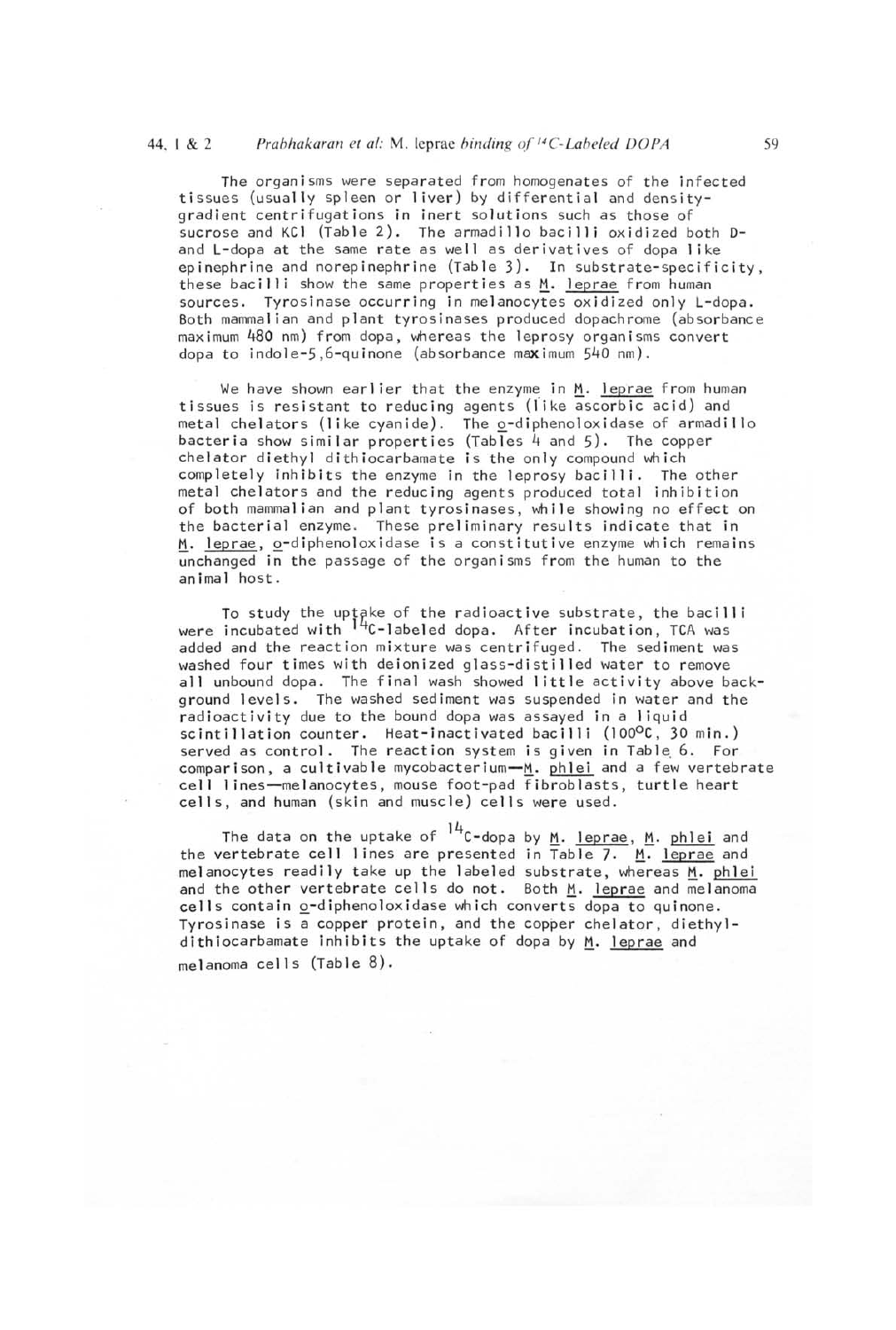Table 2. Fractionation Scheme for Separation of M. leprae from Lepromatous Tissue



Wash with sal ine and water two times each. Stain for acid-fast bacilli. Repeat KCl fractionation if tissue is present.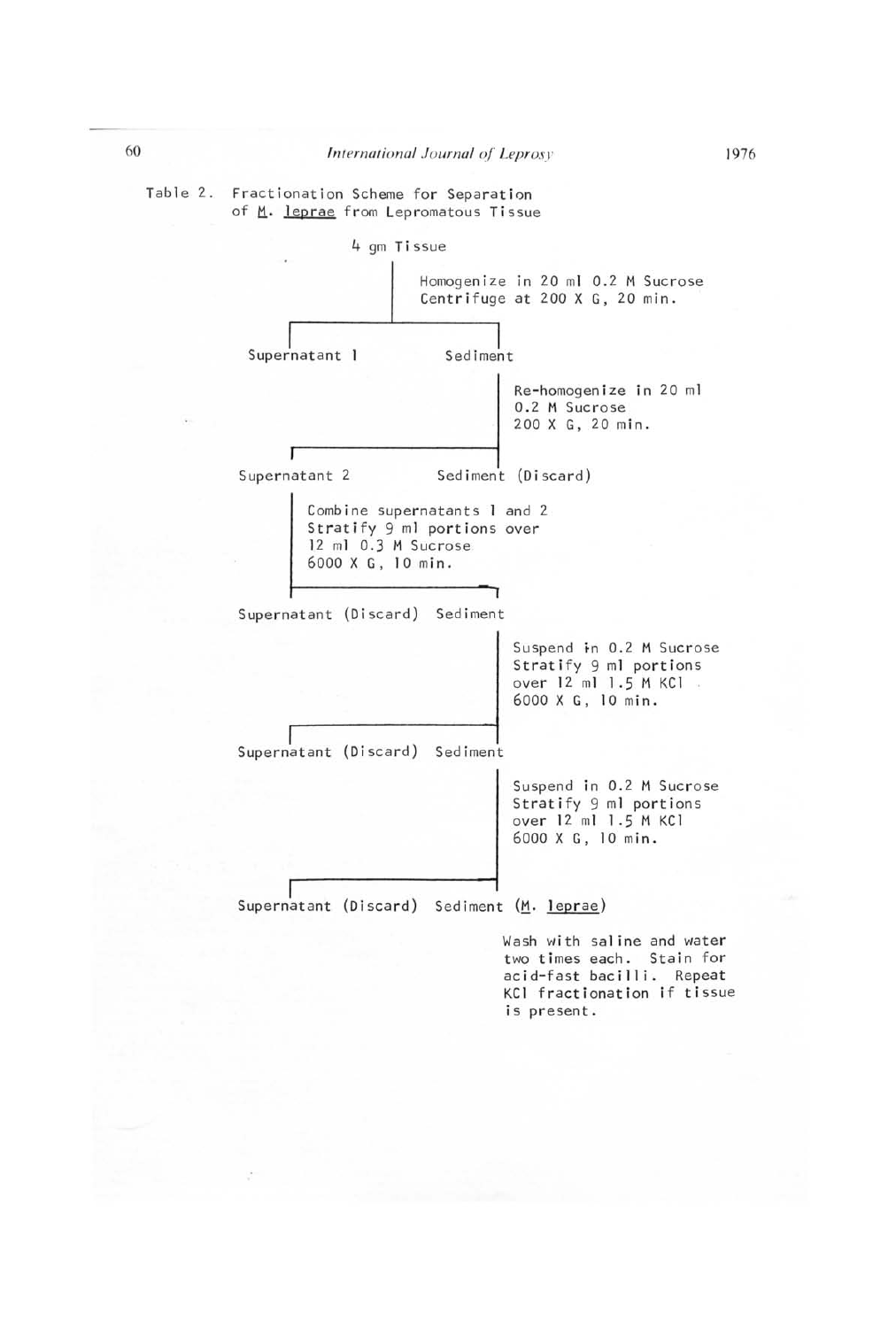Table 3. Oxidation of dopa and its derivatives by M. leprae and by plant and mammalian tyrosinase: increase in absorbance

| Substrate         | M. leprae        | Mushroom<br>tyrosinase | Melanocyte<br>culture |
|-------------------|------------------|------------------------|-----------------------|
| $L$ -Dopa         | $0.100(540)^{a}$ | 0.095(480)             | 0.160(480)            |
| $D$ -Dopa         | 0.099(540)       | 0.100(480)             | 0                     |
| L-Epinephrine     | 0.100(480)       | 0.240(480)             | 0                     |
| DL-Norepinephrine | 0.060(480)       | 0.140(480)             | 0                     |

~Values in parentheses indicate absorbance maxima in nm.

Table 4. Effect of reducing agents on o-diphenoloxidase from different sources

|                               | Absorbance<br>540 nm | Absorbance 480 nm      |                       |  |
|-------------------------------|----------------------|------------------------|-----------------------|--|
| Reaction                      |                      |                        |                       |  |
| systema                       | M. leprae            | Mushroom<br>tyrosinase | Melanocyte<br>culture |  |
| $Enzyme + dopa$               | 0.108                | 0.120                  | 0.140                 |  |
| Enzyme + dopa<br>+ ascorbate  | 0.098                | $\circ$                | $\circ$               |  |
| Enzyme + dopa<br>$+$ GSH      | 0.080                | 0                      | $\circ$               |  |
| $Enzyme + dopa$<br>+ cysteine | 0.095                | $\mathbf{0}$           | $\sim$<br>0           |  |

<sup>a</sup>Abbreviation: GSH, reduced glutathione.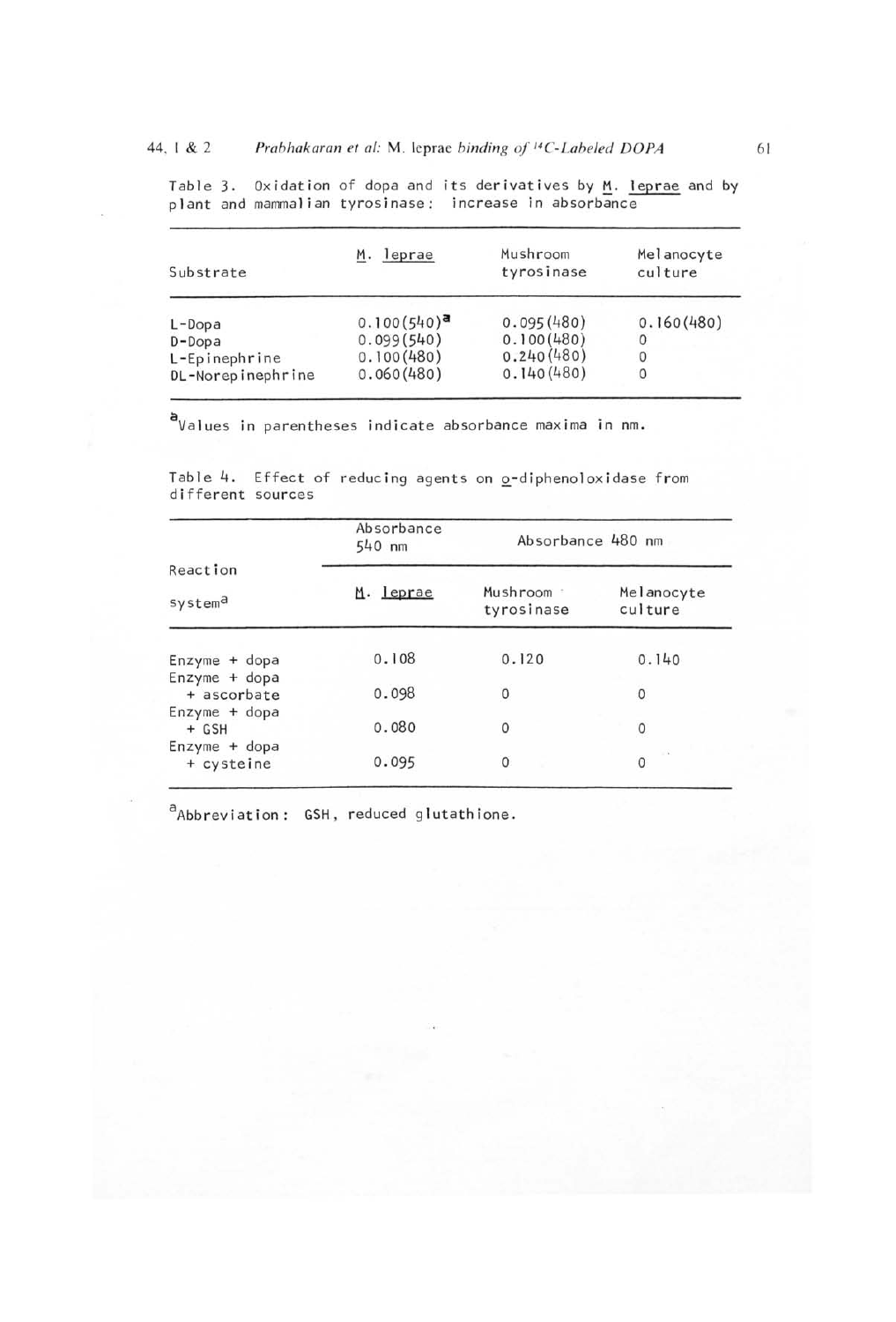| ī,                               | Absorbance<br>$540$ nm | Absorbance 480 nm      |                       |
|----------------------------------|------------------------|------------------------|-----------------------|
| Reaction system <sup>a</sup>     | M. leprae              | Mushroom<br>tyrosinase | Melanocyte<br>culture |
| $Enzyme + dopa$                  | 0.099                  | 0.130                  | 0.140                 |
| Enzyme + dopa<br>$+$ NaCN        | 0.095                  | 0                      | 0                     |
| Enzyme + dopa<br>+ penicillamine | 0.100                  | 0                      | 0                     |
| Enzyme + dopa<br>$+$ DDC         | 0                      | 0                      | 0                     |

Table 5. Effect of metal chelators on <u>o</u>-diphenoloxidase from different sources

 $a$ Abbreviations: DDC, diethyldithiocarbamate; NaCN, sodium cyanide.

Table 6. Assay system for the uptake of <sup>14</sup>C-dopa by mycobacteria and by cell cultures

| $14$ C-dopa (51 mCi/mmole)                                                       | T JICT                 |
|----------------------------------------------------------------------------------|------------------------|
| Unlabeled DL-dopa                                                                | l µmole                |
| Na <sub>2</sub> HPO <sub>4</sub> -KH <sub>2</sub> PO <sub>4</sub> Buffer, pH 6.8 | 0.1 M                  |
| <b>Bacilli</b>                                                                   | $10^9$ or more         |
| Cell cultures                                                                    | $0.4 - 1.7$ mg protein |
| Volume                                                                           | $2$ ml                 |
| Temperature                                                                      | $37^{\circ}$ c         |
| Time                                                                             | 30 min. or 120 min.    |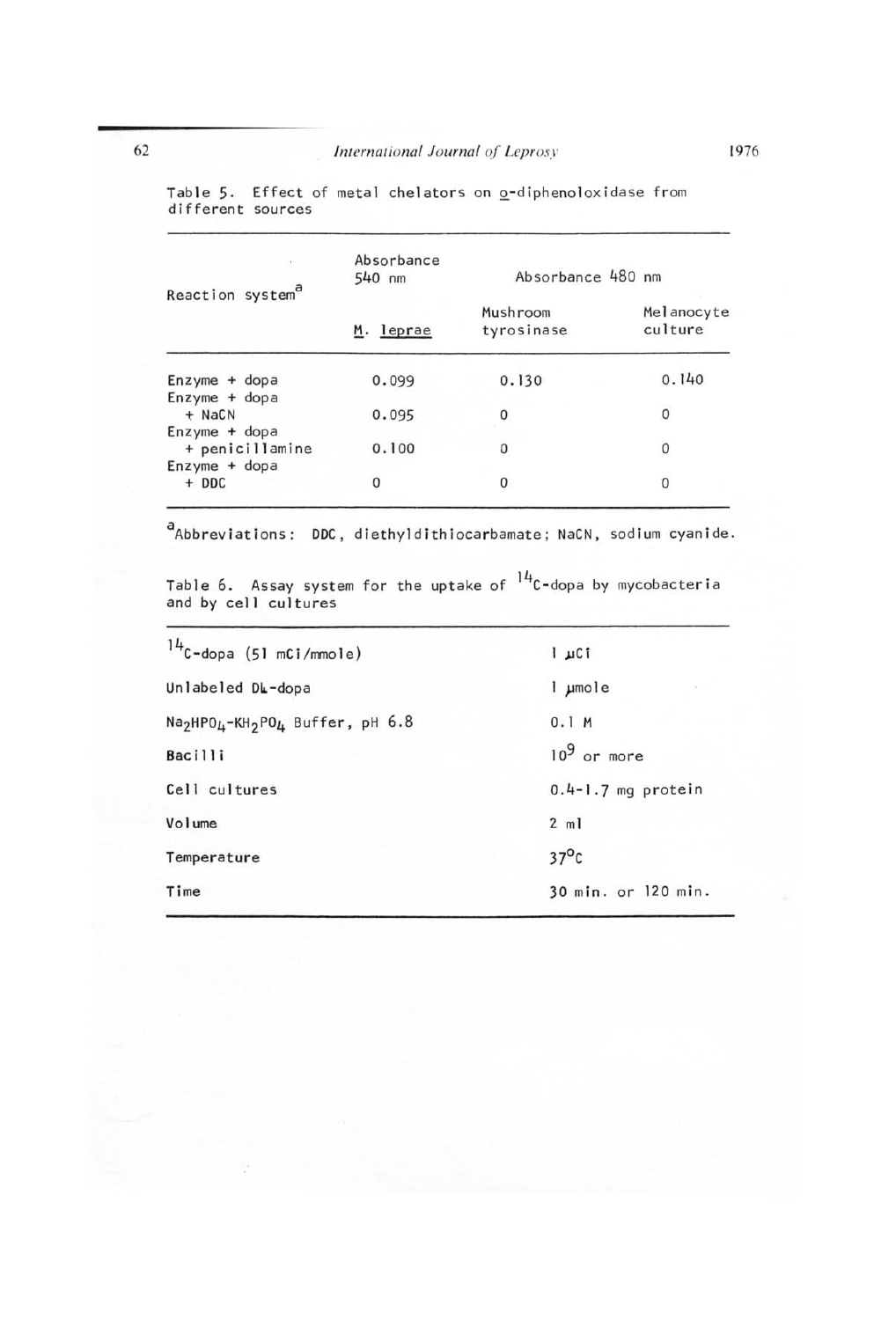## 44, 1 & 2 *Prabhakaran et al: M. leprae binding of <sup>14</sup>C-Labeled DOPA*

| Cells                         | Unheated | Heated |
|-------------------------------|----------|--------|
| M. leprae                     | 343.2    | 66.8   |
| M. phlei                      | 40.8     | 42.3   |
| Melanocytes                   | 338.9    | 87.0   |
| Mouse foot-pad cells          | 52:4     | 58.1   |
| Human (skin and muscle) cells | 30.5     | 30.6   |
| Turtle heart cells            | 53.0     | 48.8   |

Table 7. Uptake of  $14$ C-dopa by mycobacteria and cell cultures: p moles <sup>14</sup>C-dopa

Table 8. Inhibition of dopa uptake by diethyldithiocarbamate (DDC): p moles <sup>14</sup>C-dopa

| Cells       | $-$ DDC    | $+$ DDC |
|-------------|------------|---------|
| M. leprae   | 107.7<br>1 | 25.7    |
| Melanocytes | 484.6      | 45.9    |

These data suggest that the binding of dopa is an enzymatic process and not a nonspecific uptake of the substrate. It may be mentioned that the metabol ism of dopa, being an enzymatic process, will take place so long as the enzyme protein is not denatured, as in organisms stored in the frozen state; the bacilli need not be viable.

The oxidation of dopa by the bacteria and the cell cultures is shown in Table 9. When tritiated dopa is used as substrate, the  $^3\mathrm{H}$ is oxidized to water; with <sup>14</sup>C-dopa, the label is ultimately incorporated into the melanin pigment formed. Table 10 gives a comparison of the uptake of  ${}^{3}$ H-, and  ${}^{14}$ C-dopa by <u>M</u>. <u>leprae</u>; it may be seen that the bacilli bind <sup>14</sup>C-dopa more efficiently than the tritiated substrate. The results provide additional evidence that the leprosy bacilli possess specific sites for the enzymatic binding and subsequent metabol ism of 3,4-dihydroxyphenylalanine.